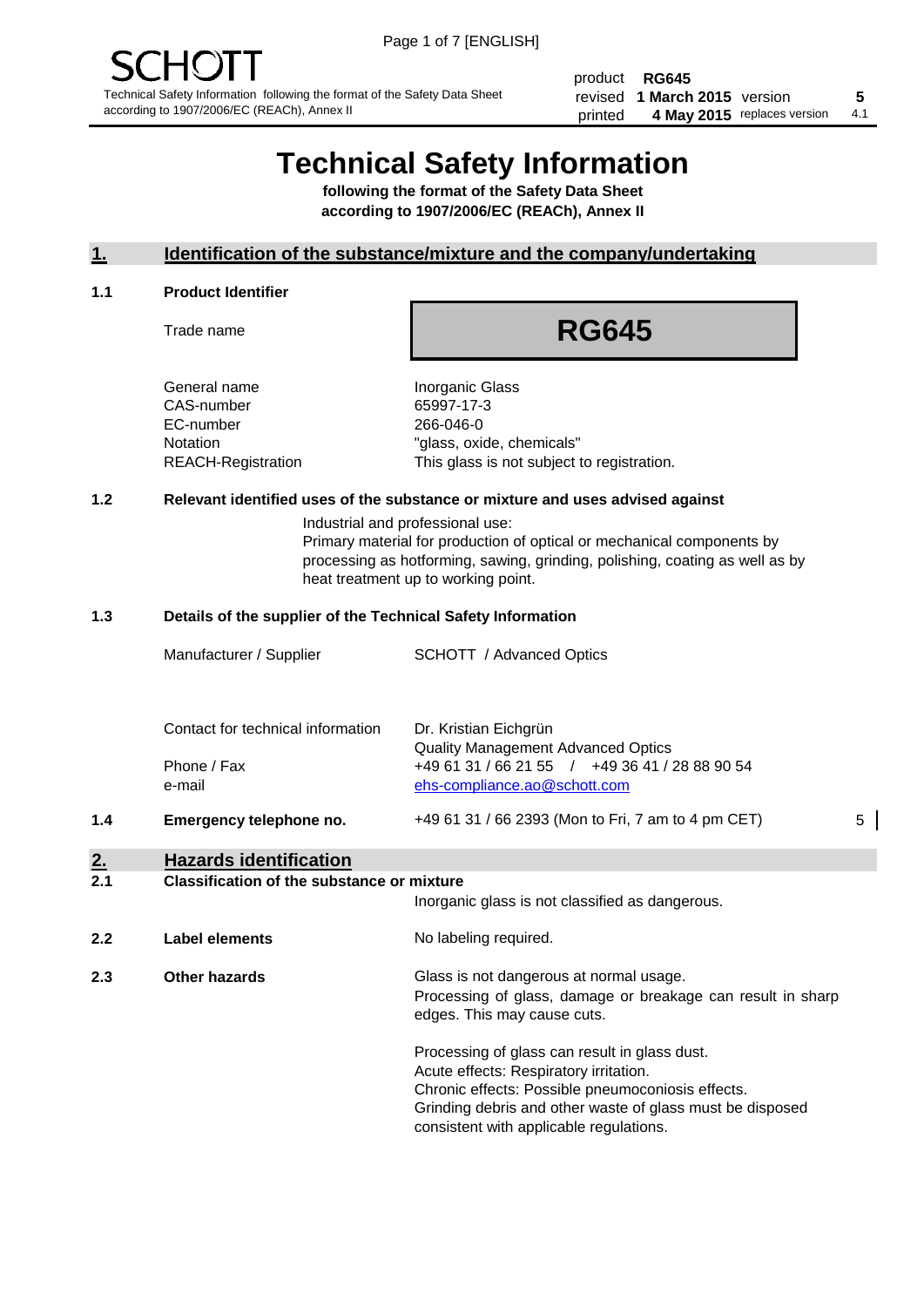#### **3. Composition/information on ingredients**

#### **3.1 Substances**

As the substance glass is not included in the candidate list of substances of very high concern, currently there are no information duties according to article 33 of REACH. However for the production of glass we may use substances, which are on the candidate list and had been included in Annex XIV of the REACH regulation or could be included in future . These powdery substances are not present as such in the final glass; they are fully integrated into the glass matrix through the melting process. Thus they loose their original characteristics. The main components are listed as additional information in chapter 16. For more information please refer to ehs-compliance.ao@schott.com.

#### **3.2 Mixtures**

Glass is classified as substance acc. to regulation (EC) No 987/2008 (amending of Reach-Reg.).

#### **4. First aid measures**

#### **4.1 Description of first aid measures**

| <b>General information</b> | Glass is no hazardous substance. The following information<br>refer to glass dust and glass splinter which may result from<br>processing or breakage. |
|----------------------------|-------------------------------------------------------------------------------------------------------------------------------------------------------|
| After inhalation           | Supply fresh air; consult doctor in case of complaints                                                                                                |
| After skin contact         | Normally not dangerous.                                                                                                                               |
|                            | Consult doctor in case of complaints.                                                                                                                 |
| After eye contact          | Rinse under running water.                                                                                                                            |
|                            | Consult doctor in case of complaints.                                                                                                                 |
| <b>After swallowing</b>    | Consult doctor                                                                                                                                        |

#### **4.2 Most important symptoms and effects, both acute and delayed**

none known

**4.3 Indication of immediate medical attention and special treatment needed** 

|     |                                                                     | none                           |
|-----|---------------------------------------------------------------------|--------------------------------|
| 5.  | <b>Fire fighting measures</b>                                       |                                |
| 5.1 | <b>Extinguishing media</b>                                          | no requirements                |
| 5.2 | Special hazards arising from the substance or mixture               | none. Glass is noncombustible. |
| 5.3 | <b>Advice for firefighters</b>                                      | none                           |
| 6.  | <b>Accidental release measures</b>                                  |                                |
| 6.1 | Personal precautions, protective equipment and emergency procedures |                                |
|     |                                                                     | none                           |
| 6.2 | <b>Environmental Precautions</b>                                    | none                           |
| 6.3 | Methods and material for containment and cleaning up                | none                           |
| 6.4 | Reference to other sections                                         | none                           |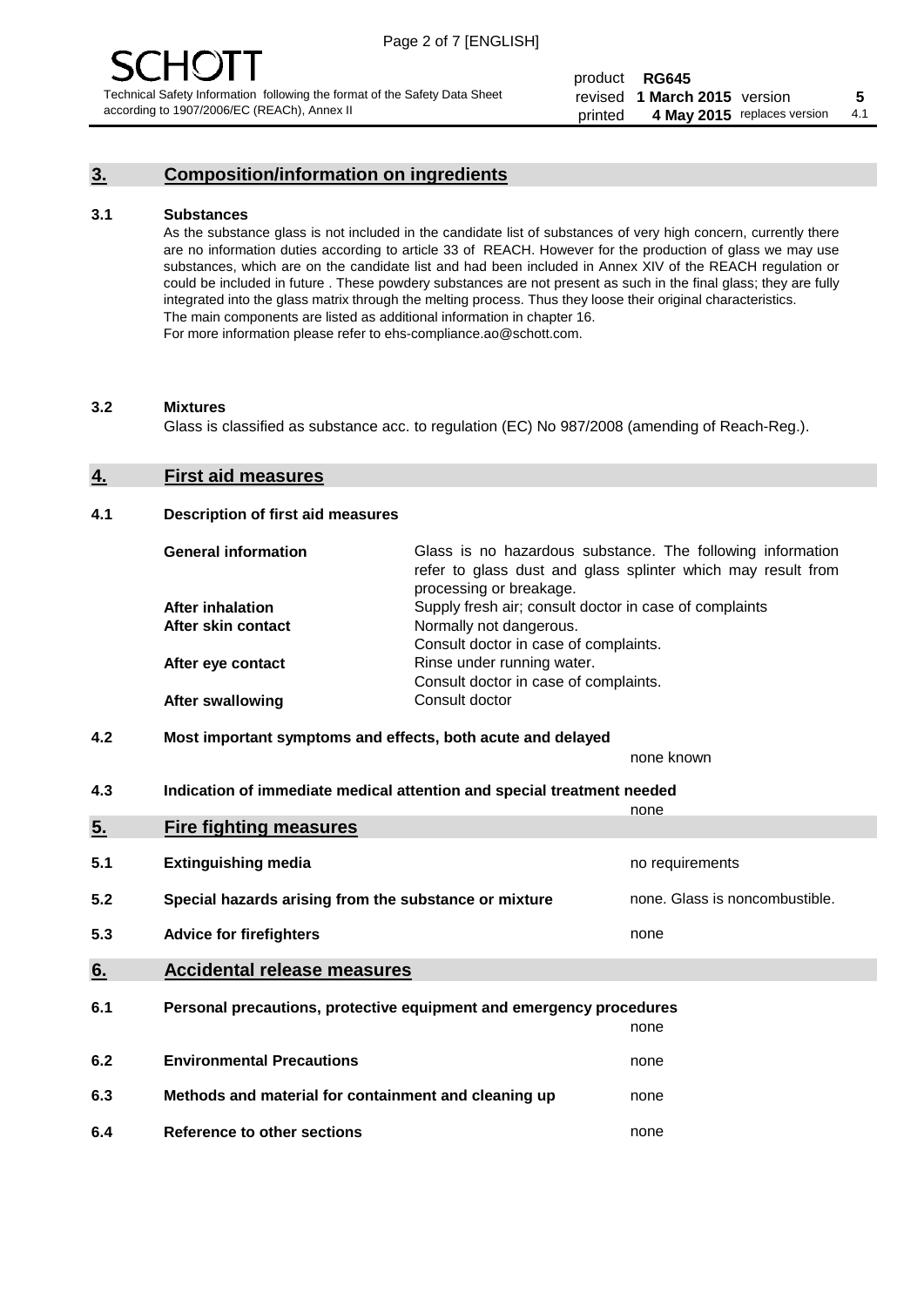

| <u>7.</u><br>7.1 | <b>Handling and storage</b>                                                                                                                                                                                                                                                                                                                                                                                                    |                                                                                                                                                                                                                                                                                                                                        |
|------------------|--------------------------------------------------------------------------------------------------------------------------------------------------------------------------------------------------------------------------------------------------------------------------------------------------------------------------------------------------------------------------------------------------------------------------------|----------------------------------------------------------------------------------------------------------------------------------------------------------------------------------------------------------------------------------------------------------------------------------------------------------------------------------------|
|                  | <b>Precautions for safe handling</b>                                                                                                                                                                                                                                                                                                                                                                                           | Avoid breakage because of injury risk by sharp edges.                                                                                                                                                                                                                                                                                  |
| 7.2              | Conditions for safe storage, including any incompatibilities                                                                                                                                                                                                                                                                                                                                                                   | Store in dry environment. Avoid excessive humidity.                                                                                                                                                                                                                                                                                    |
| 7.3              | Specific end use(s)                                                                                                                                                                                                                                                                                                                                                                                                            | see section 1.2                                                                                                                                                                                                                                                                                                                        |
| <u>8.</u>        | <b>Exposure controls / personal protection</b>                                                                                                                                                                                                                                                                                                                                                                                 |                                                                                                                                                                                                                                                                                                                                        |
| 8.1              | <b>Control parameters</b><br>Regulation<br>Value<br>0,3 mg / $m3$<br>peak limit<br>no information<br>teratogenic                                                                                                                                                                                                                                                                                                               | In case of dust formation, declaration for FUSED SILICA, CAS-No: 60676-86-0<br>TRGS 900 - GERMAN OCCUPATIONAL EXPOSURE LIMIT VALUES (01/2006)<br>(EXPOSURE LIMIT VALUE) with reference to the respirable fraction.<br>There is no reason to fear a risk of damage to the developing embryo<br>or foetus when limit value is adhered to |
| 8.2              | <b>Exposure controls</b><br>Technical measures and appropriate work processes have higher priority than personal<br>protective equipment. Provide adequate ventilation by local exhaust ventilation or ventilation<br>in general.<br>Adequate assessment tools for verification of effectivity of the protective measures includes<br>methods of measurements as described in "Technischen Regeln for Gefahrstoffe (TRGS) 402. |                                                                                                                                                                                                                                                                                                                                        |
|                  | <b>Respiratory Protection</b>                                                                                                                                                                                                                                                                                                                                                                                                  | Technical measure: wet grinding/processing, avoid dust<br>formation.<br>If glass dust or particulates are above the national exposure<br>limits use a national approved respirator for dust and fibers.                                                                                                                                |
|                  | <b>Hand Protection</b>                                                                                                                                                                                                                                                                                                                                                                                                         | Use protective gloves and safety wristbands for protection<br>against cut injuries.                                                                                                                                                                                                                                                    |
|                  | Eye Protection                                                                                                                                                                                                                                                                                                                                                                                                                 | Use industrial safety glasses that meet national standards.                                                                                                                                                                                                                                                                            |
|                  | <b>Personnel Protection</b>                                                                                                                                                                                                                                                                                                                                                                                                    | Use safety skirting for protection from sharp edges.<br>Wear safety shoes.                                                                                                                                                                                                                                                             |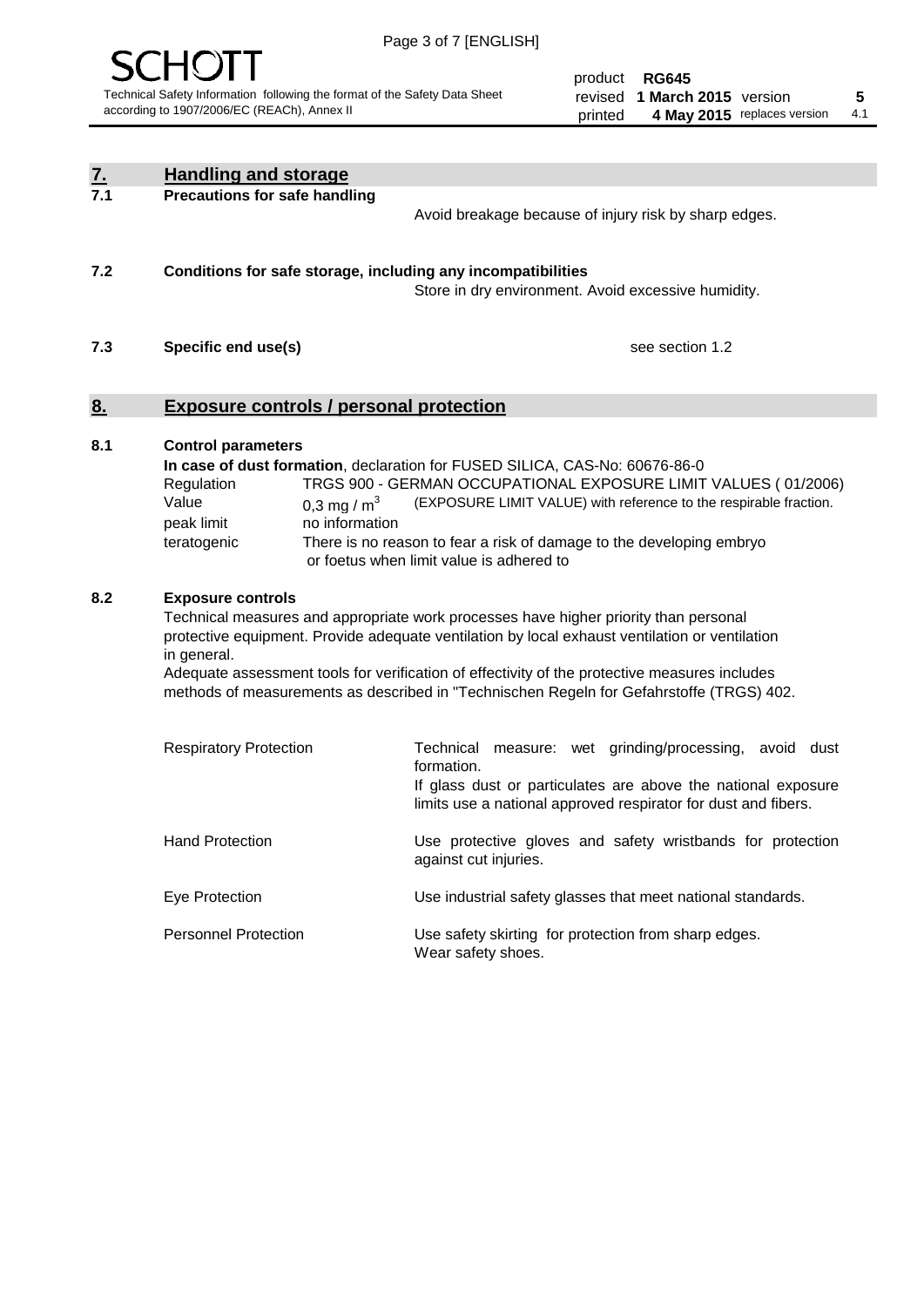#### **9. Physical and chemical properties**

#### **9.1 Information on basic physical and chemical properties**

|     | Appearance                            |                                                    |
|-----|---------------------------------------|----------------------------------------------------|
|     | <b>Physical state</b>                 | solid                                              |
|     | <b>Colour</b>                         | transparent or coloured                            |
|     | Odour                                 | odourless                                          |
|     | pH-value                              | not applicable                                     |
|     | Boilling point/boilling range         | not applicable                                     |
|     | Melting point/melting range           | 519 °C                                             |
|     |                                       | Transformation temperature according to ISO 7884-8 |
|     | <b>Flashpoint</b>                     | not combustible                                    |
|     | <b>Combustibility</b>                 | not combustible                                    |
|     | Ignition temperature                  | none                                               |
|     | <b>Auto flammability</b>              | none                                               |
|     | Danger of explosion                   | none                                               |
|     | <b>Explosive limits upper / lower</b> | none                                               |
|     | <b>Oxidizing characteristics</b>      | none                                               |
|     | Vapour pressure                       | not applicable                                     |
|     | Density (20 °C)                       | $2,65$ g/ccm                                       |
|     | <b>Water solubility</b>               | not applicable                                     |
|     | <b>Fat solubility</b>                 | not applicable                                     |
|     | n-octanol-water partition coefficient | not applicable                                     |
|     | <b>Other information</b>              | none                                               |
| 9.2 | <b>Other information</b>              | none                                               |

#### **10. Stability and Reactivity**

#### **10.1 Reactivity**

Glass is a stable material. Glass is inert to many chemicals, but may react to hot, strong alkaline solutions and with hydrofluoric, fluorosilicic and phosphoric acids. When heated to temperatures above the melting point, metal oxide fumes may be emitted.

Glass is an amorphous, inorganic, usually transparent or translucent substance consisting of a mixture of silicates or sometimes borates or phosphates as glass formers. With additions of modifiers a melt is produced at high temperatures, that cools to a solid state without crystallization.

#### **10.2 Chemical stability**

Glass is stable at normal environmental conditions.

**10.3 Possibility of hazardous reactions** 

No hazardous reactions at intended use.

| 10.4 | <b>Conditions to avoid</b>              | see section 10.1 |
|------|-----------------------------------------|------------------|
| 10.5 | Incompatible materials                  | see section 10.1 |
| 10.6 | <b>Hazardous decomposition products</b> | see section 10.1 |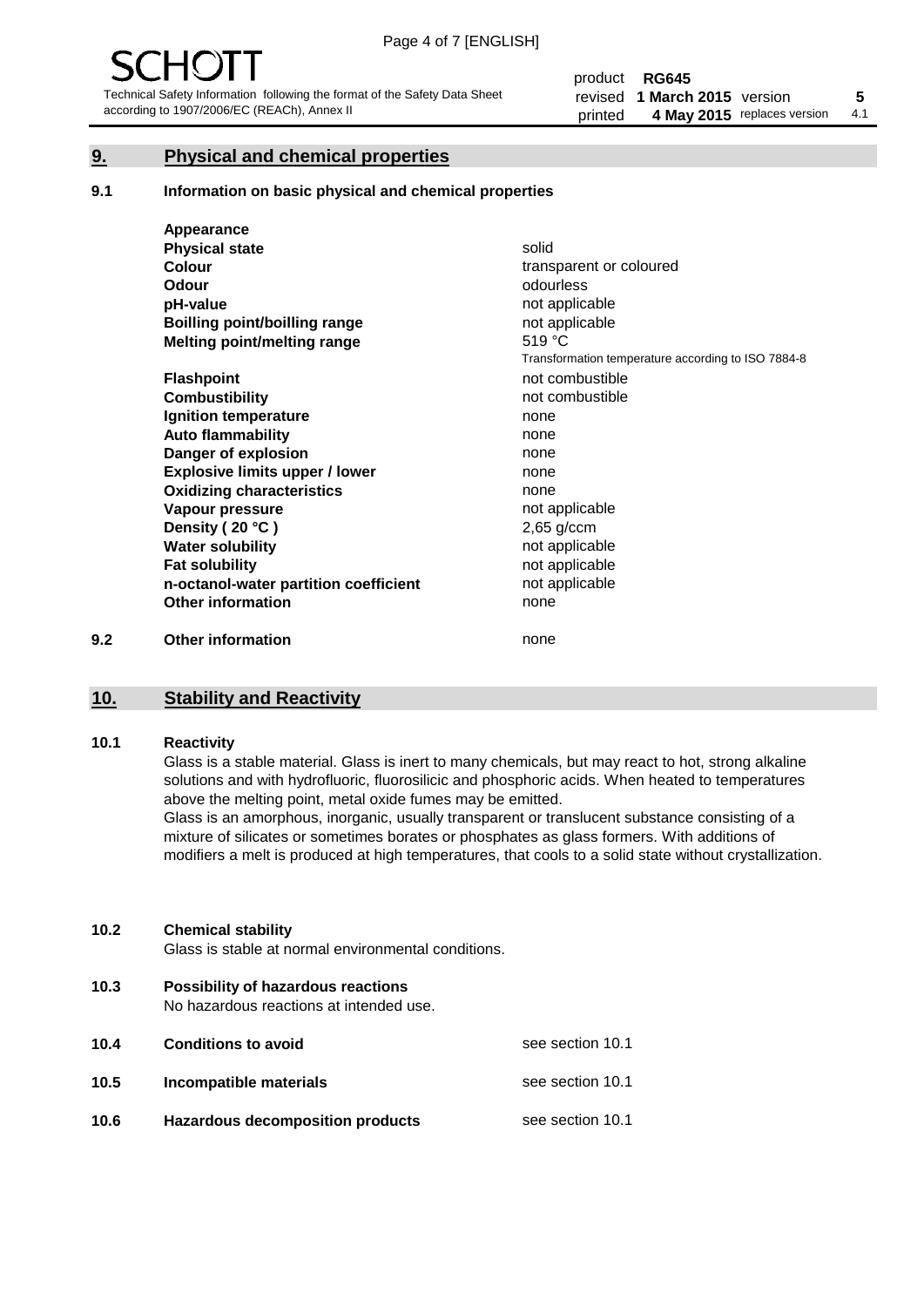

#### **11. Toxicological information**

**11.1 Information on toxicological effects** Toxicological data are not available.

### **12. Ecological information**

- **12.1 Toxicity**
- **12.2 Persistence and degradability**
- **12.3 Bioaccumulative potential**
- **12.4 Mobility in soil**
- **12.5 Results of PBT and vPvB assessment**
- **12.6 Other adverse effects**

#### **13. Disposal considerations**

- **13.1 Waste treatment methods**
- Disposal according to local regulations

unknown unknown unknown unknown

unknown unknown

| <u>14.</u> | <b>Transport information</b>                                            |                     |
|------------|-------------------------------------------------------------------------|---------------------|
| 14.1       | <b>UN Number</b>                                                        | no requirements     |
| 14.2       | <b>UN Proper Shipping Name</b>                                          | no requirements     |
| 14.3       | <b>Transport hazard class(es)</b>                                       | no requirements     |
| 14.4       | Packing group                                                           | no requirements     |
| 14.5       | <b>Environmental hazards</b>                                            | no requirements     |
| 14.6       | Special precautions for user                                            | see sections 6 to 8 |
| 14.7       | Transport in bulk according to Annex II of MARPOL73/78 and the IBC Code |                     |
|            |                                                                         | no requirements     |

#### **15. Regulatory information**

#### **15.1 Safety, health and environmental regulations/legislation specific for the substance or mixture**

**REACH** Under REACH glass is classified as a "Substance". According to Appendix V Number 11 of the REACh regulation glass is exempted from registration if specified conditions are met. SCHOTT AG, Advanced Optics has examined this conditions for its products. This glass is not subject to registration.

**RoHS** This glass does not contain - according to our knowledge - materials in concentrations, whose placing on the market is forbidden in accordance to the current requirements of the European Directive 2011/65/EU. This glass contains cadmium to achieve it's particular characteristics. It is compliant to the RoHS due to the exemptions specified in the annex of the RoHS.

**United Nations Globally Harmonized System (UN-GHS) related to safety information.**

This information considers also the requirements of the UN-GHS related to safety information.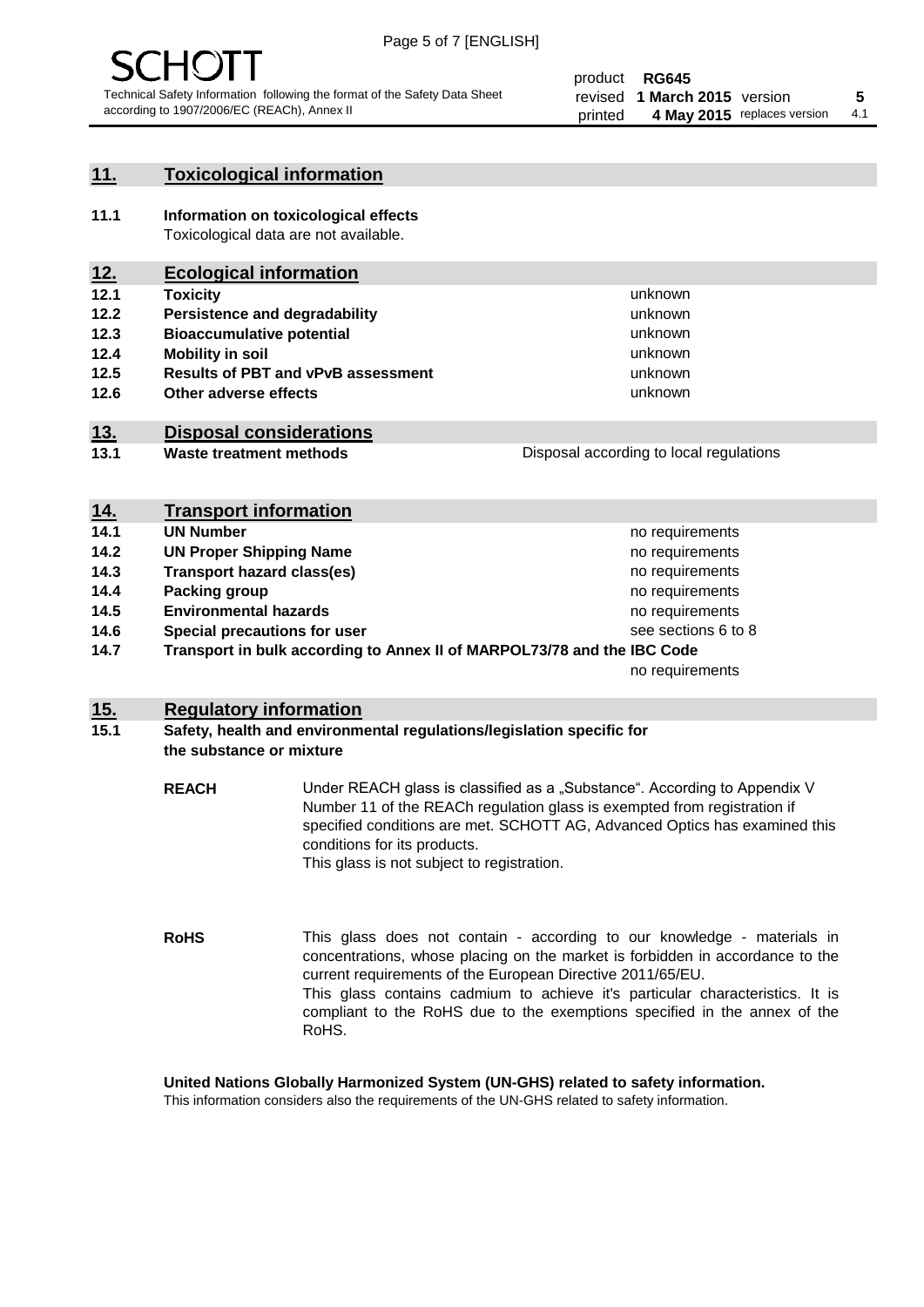# - JF

Technical Safety Information following the format of the Safety Data Sheet according to 1907/2006/EC (REACh), Annex II

#### product **RG645** revised **5 1 March 2015** version printed 4 May 2015 replaces version 4.1

#### **15.2 Chemical Safety Assessment**

A Chemical Safety Assessment has not been carried out.

#### **16. Other information**

#### **16.1 Composition of mixture according to raw materials, based on the oxides.**

| chemical                 |               | proportion    | SVHC (REACH) | Reg.  | <b>OSHA</b>                                             | <b>ACGIH</b>        | Carc. |
|--------------------------|---------------|---------------|--------------|-------|---------------------------------------------------------|---------------------|-------|
| name                     | <b>CAS-No</b> | of weigth (%) | (Y/N)        | (Y/N) | <b>PEL</b>                                              | <b>TLV</b>          | (Y/N) |
| Boron Oxide              | 1303-86-2     | < 1           | Yes          | Yes   | $15 \text{ mg/m}^3$                                     | $10 \text{ mg/m}^3$ | No    |
| Cadmium Oxide            | 1306-19-0     | $1 - 10$      | Yes          | Yes   | $0.2 \text{ mg/m}^3$ 0.01 mg/m <sup>3</sup>             |                     | Yes   |
| Potassium Oxide          | 12136-45-7    | $1 - 10$      | No           | No    | N/A                                                     | N/A                 | No    |
| Sodium Oxide             | 1313-59-3     | $10 - 20$     | No           | No    | N/A                                                     | N/A                 | No    |
| Sulfur                   | 7704-34-9     | < 1           | <b>No</b>    | Yes   | N/A                                                     | N/A                 | No    |
| <b>Antimony Trioxide</b> | 1309-64-4     | < 1           | No           | Yes   | $0.5 \text{ mg/m}^3$ 0.5 mg/m <sup>3</sup>              |                     | Yes   |
| Selenium                 | 7782-49-2     | < 1           | No           | Yes   | $0.2 \,\mathrm{mq/m^3}$                                 |                     | No    |
| Silica                   | 14808-60-7    | $70 - 80$     | No           | Yes   | $0.1 \text{ mg/m}^3$ 0.025 mg/m <sup>3</sup>            |                     | No    |
| Zinc Oxide               | 1314-13-2     | $10 - 20$     | No           | Yes   | 5 mg/m <sup>3</sup> (fume) 2 mg/m <sup>3</sup> (R dust) |                     | No    |
|                          |               |               |              |       |                                                         |                     |       |

**The classification and limiting values are valid for the raw materials, see section 3. Glass is not a substance of very high concern (SVHC).**

#### **Explanations to the data in the table**

| SVHC(REACH)        | The raw material is listed in the candidate list of the substances of very high<br>concern                                                                 |
|--------------------|------------------------------------------------------------------------------------------------------------------------------------------------------------|
| Reg.               | Regulated chemical substance per list OSHA Regulations (Standards - 29 CFR)<br>Subpart 1910.1000 Tables Z1 to Z3 Limits for Air Contaminants               |
| OSHA / PEL         | Permissible exposure limit – for chemical materials, issued by the OSHA                                                                                    |
| <b>ACGIH / TLV</b> | Threshold limit value - chemical substances classification by the ACGIH                                                                                    |
| <b>OSHA</b>        | Occupational Safety and Health Administration, an organization of the US.<br>Department of Labor (www.osha.gov).                                           |
| ACGIH              | American Conference of Governmental Industrial Hygienists (ACGIH), an<br>member-based organization that advances occupational and environmental<br>health. |
| Carc.              | Chemical substance classified as carcinogen                                                                                                                |